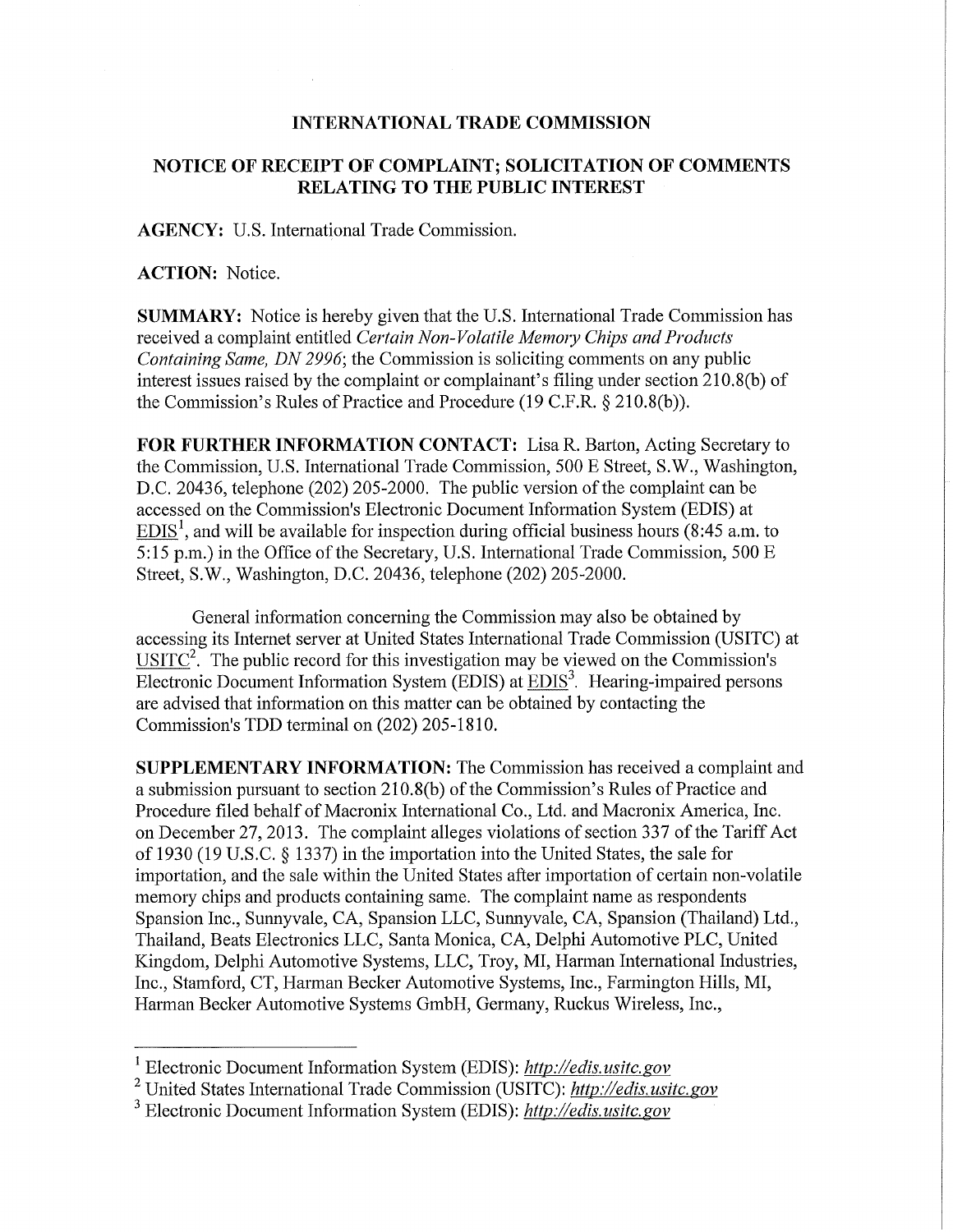Sunnyvale, CA, and Tellabs, Inc., Naperville, IL. The complainant requests that the Commission issue a permanent general exclusion order and a permanent cease and desist order.

Proposed respondents, other interested parties, and members of the public are invited to file comments, not to exceed five (5) pages in length, inclusive of attachments, on any public interest issues raised by the complaint or section 210.8(b) filing. Comments should address whether issuance of the relief specifically requested by the complainant in this investigation would affect the public health and welfare in the United States, competitive conditions in the United States economy, the production of like or directly competitive articles in the United States, or United States consumers.

In particular, the Commission is interested in comments that:

- (i) explain how the articles potentially subject to the requested remedial orders are used in the United States;
- (ii) identify any public health, safety, or welfare concerns in the United States relating to the requested remedial orders;
- (iii) identify like or directly competitive articles that complainant, its licensees, or third parties make in the United States which could replace the subject articles if they were to be excluded;
- (iv) indicate whether complainant, complainant's licensees, and/or third party suppliers have the capacity to replace the volume of articles potentially subject to the requested exclusion order and/or a cease and desist order within a commercially reasonable time; and
- (v) explain how the requested remedial orders would impact United States consumers.

Written submissions must be filed no later than by close of business, eight calendar days after the date of publication of this notice in the *Federal Register.* There will be further opportunities for comment on the public interest after the issuance of any final initial determination in this investigation.

Persons filing written submissions must file the original document electronically on or before the deadlines stated above and submit 8 true paper copies to the Office of the Secretary by noon the next day pursuant to section 210.4(f) of the Commission's Rules of Practice and Procedure (19 C.F.R. § 210.4(f)). Submissions should refer to the docket number ("Docket No. 2996") in a prominent place on the cover page and/or the first page. (See Handbook for Electronic Filing Procedures, Electronic Filing Procedures<sup>4</sup>). Persons with questions regarding filing should contact the Secretary (202-205-2000).

http://www.usitc.gov/secretary/fed regnotices/rules/handbook on electronic filing.pdf

<sup>4</sup> Handbook for Electronic Filing Procedures: